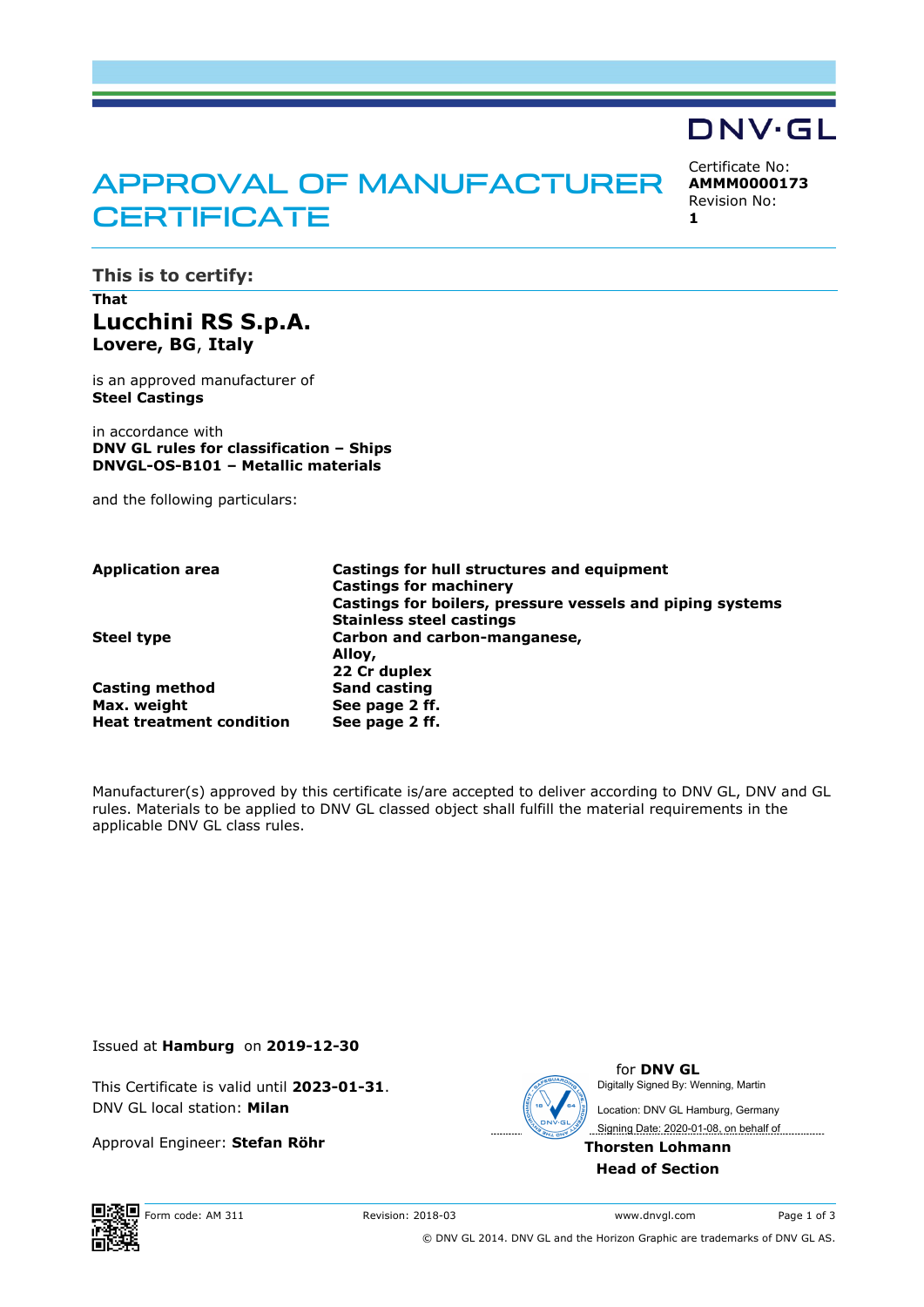Job Id: **263.11-002864-4** Certificate No: **AMMM0000173** Revision No: **1** 

## **Particulars of the approval**

#### **Castings for hull structure and equipment**

| <b>Steel type</b> | Grade $3)$                                                             | Casting<br>method $1$ ) | Max. weight<br>[kg] | <b>Heat treatment</b><br>condition $2$ ) |
|-------------------|------------------------------------------------------------------------|-------------------------|---------------------|------------------------------------------|
| C and<br>C-Mn     | VL C400UW, VL C440UW,<br>VL C480UW, VL C520UW,<br>VL C560UW, VL C600UW | SC                      | 90 000              | N, NT, OT                                |
| Alloy             | VL C550AW, VL C620AW                                                   | SC                      | 90 000              | QT                                       |

## **Castings for machinery**

| <b>Steel type</b> | Grade <sup>3)</sup>                                                     | Casting<br>method $1$ ) | Max. weight<br>[kg] | <b>Heat treatment</b><br>condition $2$ ) |
|-------------------|-------------------------------------------------------------------------|-------------------------|---------------------|------------------------------------------|
| C and<br>C-Mn     | VL C400U, VL C440U,<br>VL C480U, VL C520U,<br><b>VL C560U, VL C600U</b> | SC                      | 90 000              | N, NT, QT                                |
| Alloy             | VL C550A, VL C600A,<br><b>VL C690A</b>                                  | SC                      | 90 000              | QT                                       |

## **Castings for boilers, pressure vessels and piping systems**

| <b>Steel type</b> | Grade <sup>3)</sup>                       | Casting<br>method $1$ ) | Max. weight<br>[kg] | <b>Heat treatment</b><br>condition $2$ ) |
|-------------------|-------------------------------------------|-------------------------|---------------------|------------------------------------------|
| C and C-Mn        | <b>VL C450H, VL C490H</b>                 | SC.                     | 90 000              | N, NT, QT                                |
| Alloy             | VL C0.5Mo, VL C1Cr0.5Mo,<br>VL C2.25Cr1Mo | SC                      | 90 000              | QT                                       |